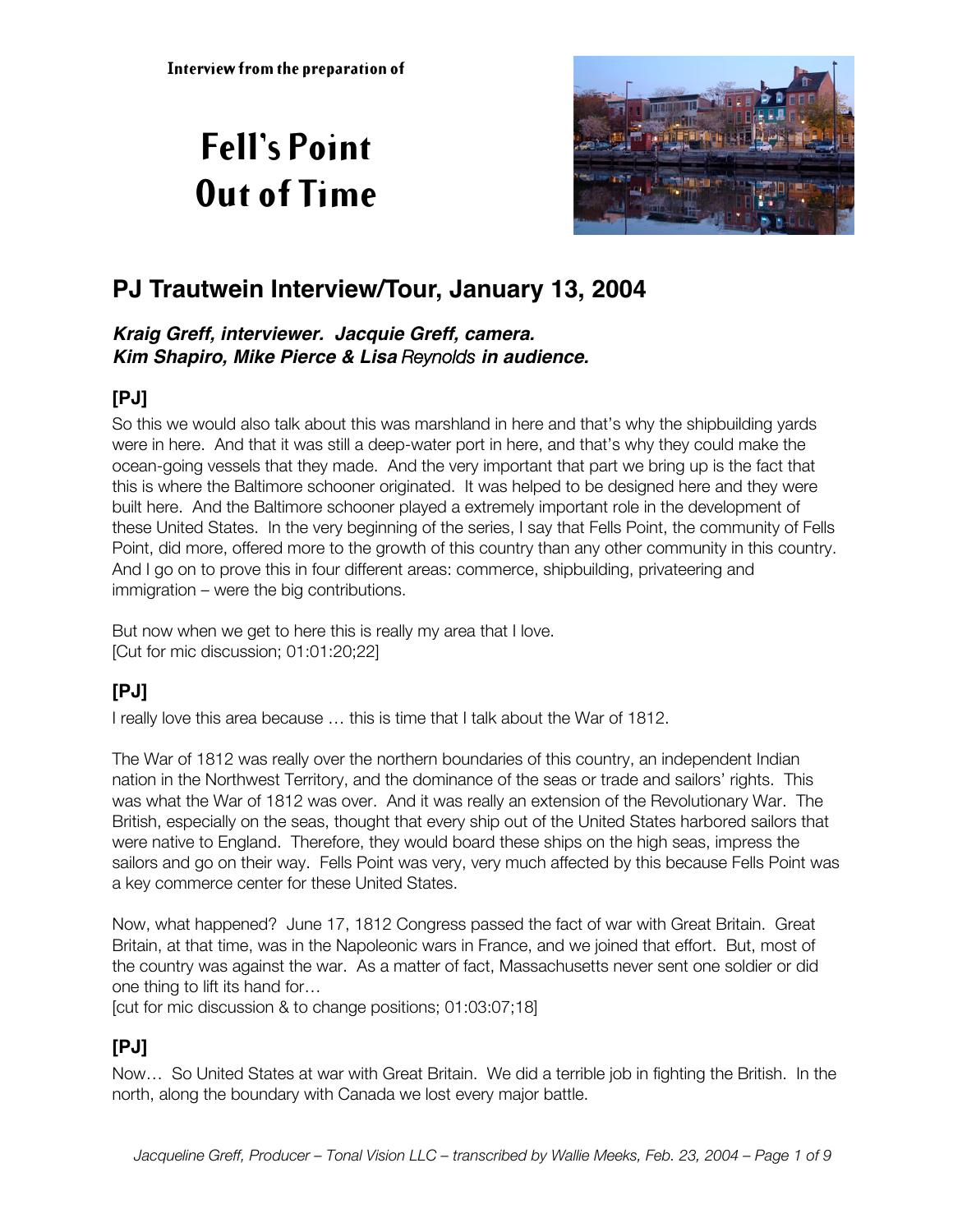Now it is important to note that the only place the United States was doing anything was with the privateers on the high seas. Our Navy, which was very small, was all bottled up by British blockades, so the only navy that we had were the privateers. These privateers were operating out of places like Fells Point.

As a matter of fact, Fells Point had 56 privateers out on the high seas and in that short duration of time, two years, these privateers from Fells Point captured or destroyed over 500 British vessels. Therefore … and it was done with the ships that were built here. The ships that were built here were highly maneuverable and they had a lot of speed. And so they could out-maneuver anything that the British had on the high seas, and these were the Baltimore schooners that were built right in these shipyards right down here.

The most famous of these was Thomas Kemp and the Chasseur. The Chasseur was out on the high seas and mainly stayed around the British Isles. He sent a sailor on land, posted a note on the house of Lords of London stating that the British Isles were blockaded. After the war, Thomas Kemp returned to Fells Point with the Chasseur and out on the pier where the Broadway Pier there, or thereabouts, a whole group of people, citizens gathered and hailed that ship as it came in the Pride of Baltimore. That was the original Pride of Baltimore was the Chasseur captained by Thomas Boyle.

[01:05:35;02]

Now, here, we came to this location because it is an excellent spot to see what happened during the War of 1812. It must be noted that, on August 24, the British had defeated the Americans at the Battle of Bladensburg and then went on to burn Washington. That was August 24, that's important. Immediately after that, Baltimore got together and under a committee of vigilance and safety, they appointed Sam Smith, General Sam Smith, a General of the Revolutionary Army, to coordinate the defense of Baltimore. Now, in 3 weeks, 3 weeks, Baltimore, Fells Point built, dug an entrenchment from right over here in Harris Creek on up through Patterson Park all the way up past the Pagoda. The Pagoda over here where the flag is, the flag and the Pagoda … if you go on past that all the way up to Broadway and following that line up to Broadway and Gay … that's how long that entrenchment was. In 3 weeks the citizens of Baltimore dug that entrenchment. In 3 weeks, they gathered over 15,000 troops here. There were 12,000 troops along that entrenchment. 3,000 troops over on the south side of the river. You had Fort McHenry. You had Camp Lookout. You had Fort Babcock and Fort Covington. Most of those forts, except for Fort McHenry, were finished or completed in those three weeks over here. They become very, very important to us.

Now, on the 12th of September, the British force landed over here some about 10 miles out North Point. They proceeded to march down North Point and their aim was right here in Fells Point. The British saw Fells Point as such a threat to them at sea that they wanted to destroy Fells Point more than any other place in the country. That's why the first group of reinforcements, fresh from the Napoleonic War, came to the Chesapeake Bay, first hit Washington, came up here to destroy Fells Point. So you can an imagine that the people in Fells Point … what they felt like when they heard the cannon announcing that the British had landed. They were right here. The British were right over here. The fleet was out 2 miles, 2-I/2 miles out past Fort McHenry... And Fort McHenry can be located by that Lazaretto Point, which is the square building, the silos… Right across that is Fort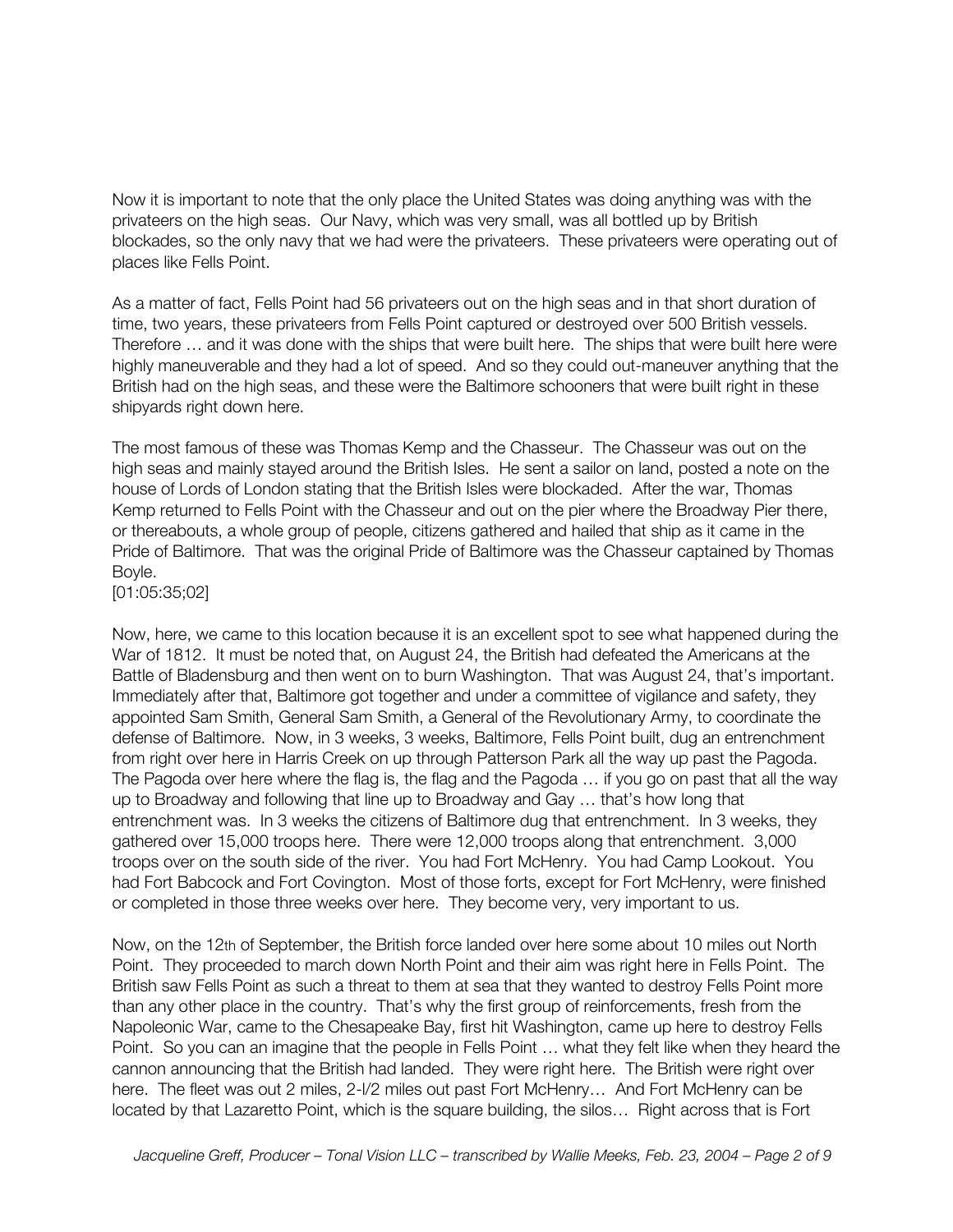McHenry. Now, in that 3 weeks they built a chain and boom line from Lazaretto Point to Fort McHenry. The day of the 12th, we sunk ships behind that boom line and placed gun ships behind that. The 12th, the British landed, started to come up. [01:09:46;26]

Now the battle lines were this: You had your major line of defense which is right up here, and the people in Fells Point could see the soldiers right here. 12,000 of them. Right up there. Going down about 3, 4, 5 miles out was the first line of defense manned by Stryker's forces. Then, there was a skirmish group that was out beyond them. And it was that skirmish group that engaged General Ross who had preceded his armies. And General Ross was killed at that point for the British.

The British kept on coming. And there was the Battle of North Point, which lasted almost 2 hours. You could hear the cannons, etc. even in Fells Point. It was happening there. Then, the American troops retreated back, and it was an organized retreat back to the main line out here. British kept on coming and set up encampment about a mile, mile and a half from here on top of the ridge. So that night of the 12th, you could see the American fires and you could see the British fires from Fells Point.

And throughout the next day it rained like it was going out of style, but during that time, it was a chess match between the British and the American forces headed by Rogers, who was in the redoubt right up here by the Pagoda. The British went all the way up to, with a division, all the way up to Belair Road and Herring Run. They're trying to outflank. Couldn't do it. They came back. And it was a constant back and forth moving of troops. Meanwhile, on the 13th, the morning of the 13th, the ships from the British navy started to lob their 200 lb bombs over 2-1/2 miles on Fort McHenry. And that bombardment lasted all day and half the next night. And the British wanted to get past Fort McHenry so they could outflank these defense lines. Now… [01:12:26;09]

#### **[Kraig]**

Just a minute. Quiet! [Yelled at the seagulls.] OK. Sorry.

# **[PJ]**

The night of the 14th, 13 and 14th, they had to make a decision. The British had to make a decision whether to attack this reinforcement here or not. Because the Admiral, Admiral Cochran, told the armies that they could not get passed Fort McHenry. Because of the sunken ships, they could not make it. Therefore, they didn't have the outflank, the flanking maneuver. They decided, the Army decided, then, to retreat that night. But in the meantime, the people on the ships, Admiral Cochran didn't know they were going to retreat. So he sent a diversionary force up the Ferry Branch, which is the middle branch of the Patapsco River. About 1:00 - 2:00 - he started about 1:00, at about 2:00, everything broke loose because Fort Babcock and Fort Covington spotted this flotilla of British. And they said that at that time that South Baltimore just shook like one big earthquake for a couple of hours because of all the cannon fire that was going on. Because the cannons erupted not only in Fort Covington, Fort Babcock, but the Lookout, Fort McHenry, and Lazaretto Point … everybody responded. It was just one big boom, plus it was a terrible thunder storm. So you had lightening, thunder and booms. And the people living in Fells Point, South Baltimore, and especially Fells Point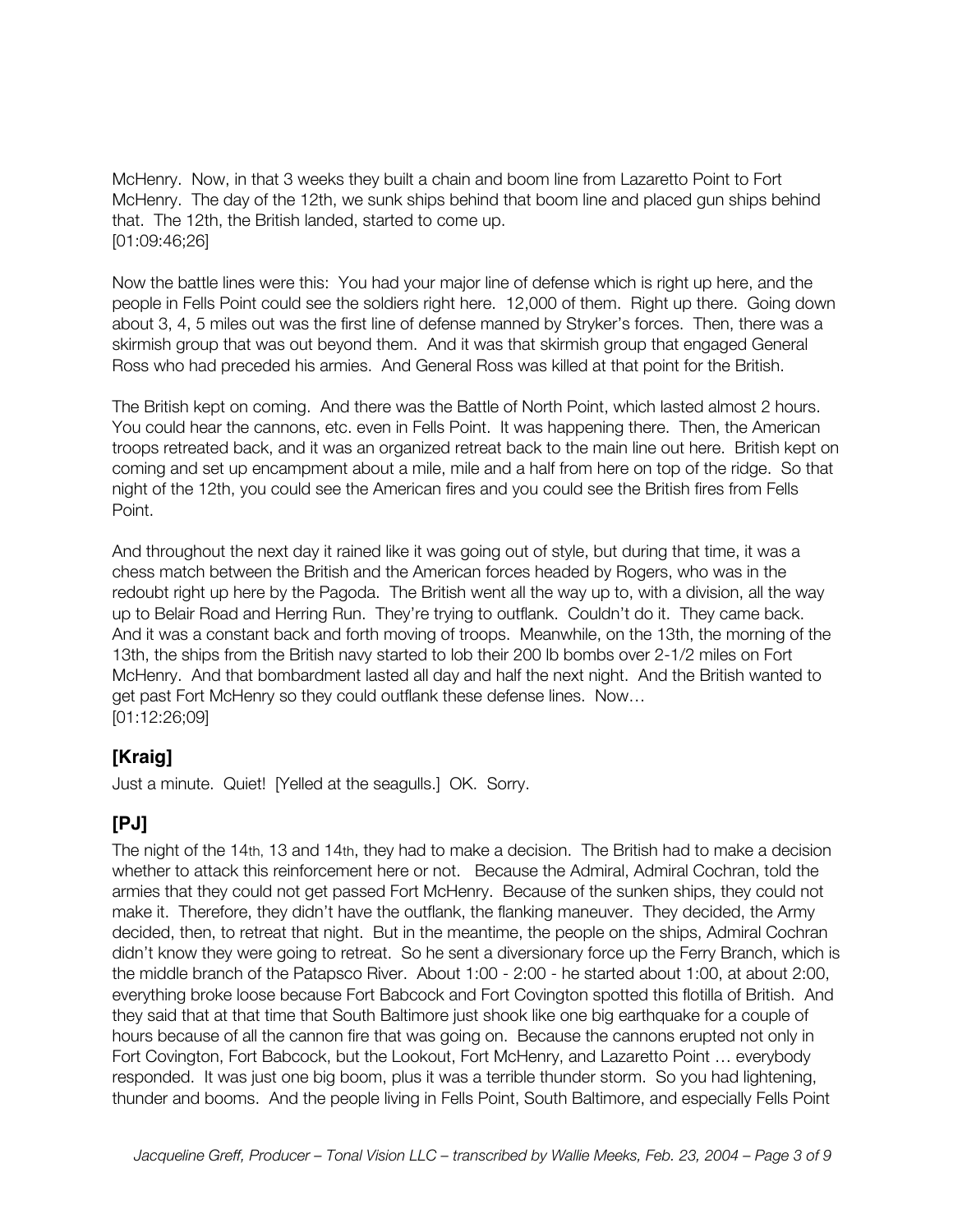didn't know what was going on. They didn't know if the British had really made a breakthrough or not, so they were living in total fear. Next morning, of course, they found out that the forts had held and the British were in retreat.

[01:14:56;01]

Importance to Fells Point: No. 1 – All of the beach sailors made up the artillery groups, they manning the redoubts and manning the forts south here at Lazaretto Point. It was the sailors of Fells Point who had the battle experience. The armies didn't have the battle experience. It was the artillery, the sailors who had the battle experience from Fells Point. No. 2 – It is very important to note that it was the ships and privateers from Fells Point that eventually conquered the seas, gave the United States dominance of the seas. It's very important to note that a couple days prior to this battle here was the Battle of Plattsburg, the Battle of Champlain up north. And the United States forces prevailed there. They prevailed there. We turned back the British here. On August 2nd, the British gave terms of a treaty. That treaty, let me tell you, was disastrous. That treaty stated that the northern boundaries of the United States would not include the Great Lakes. The Great Lakes would all be a part of Canada. There would be an independent Indian nation in the Northwest Territory, that's in Ohio and northwest. The Mississippi River would be controlled by the British. These were the terms of the August 2, 1814 terms of the British to the United States. It was these battles here, our defense here, which turned that around. It placed the fact of all the borders being the same, that we have expansion to the west. And then No. 3 – The United States had dominance of the seas, which it would never give up to this day.

So it was here that was so important to the future look of the United States. The United States would not be as it is today if it hadn't been for what happened here and the contributions that Fells Point made. Very important. Some say, well what about the Battle of New Orleans? The Battle of New Orleans happened a full 2+ weeks after the treaty was signed. The treaty was signed on December 24th, Christmas Eve, 1814. The Battle of New Orleans happened in January, 1815. This was it right here. This was the deciding blow. And Fells Point was a major contributor to the outlook and future of the United States. It's as simple as that. And now we go on.

#### **[Kraig]**

Put your gloves on a second. Warm your hands up,

#### **[Jacquie]**

Can you go back and give the little bit of introduction that you gave when I was in a different camera position?

[Cut, 01:18:51;09]

#### **[PJ]**

We've come to this point in the tour. And we talk about perhaps my favorite subject and that's the war of 1812. Because Baltimore and Fells Point's contribution to the War of 1812 is so insurmountable. It was here that we can locate what happened during those few days in the War of 1812. Now, let me explain first that the War of 1812 was over the northern boundaries, an independent Indian nation, and also became the trade, free trade and the rights of sailors. Because our sailors were being taken by the British on the high seas and impressed. For the British really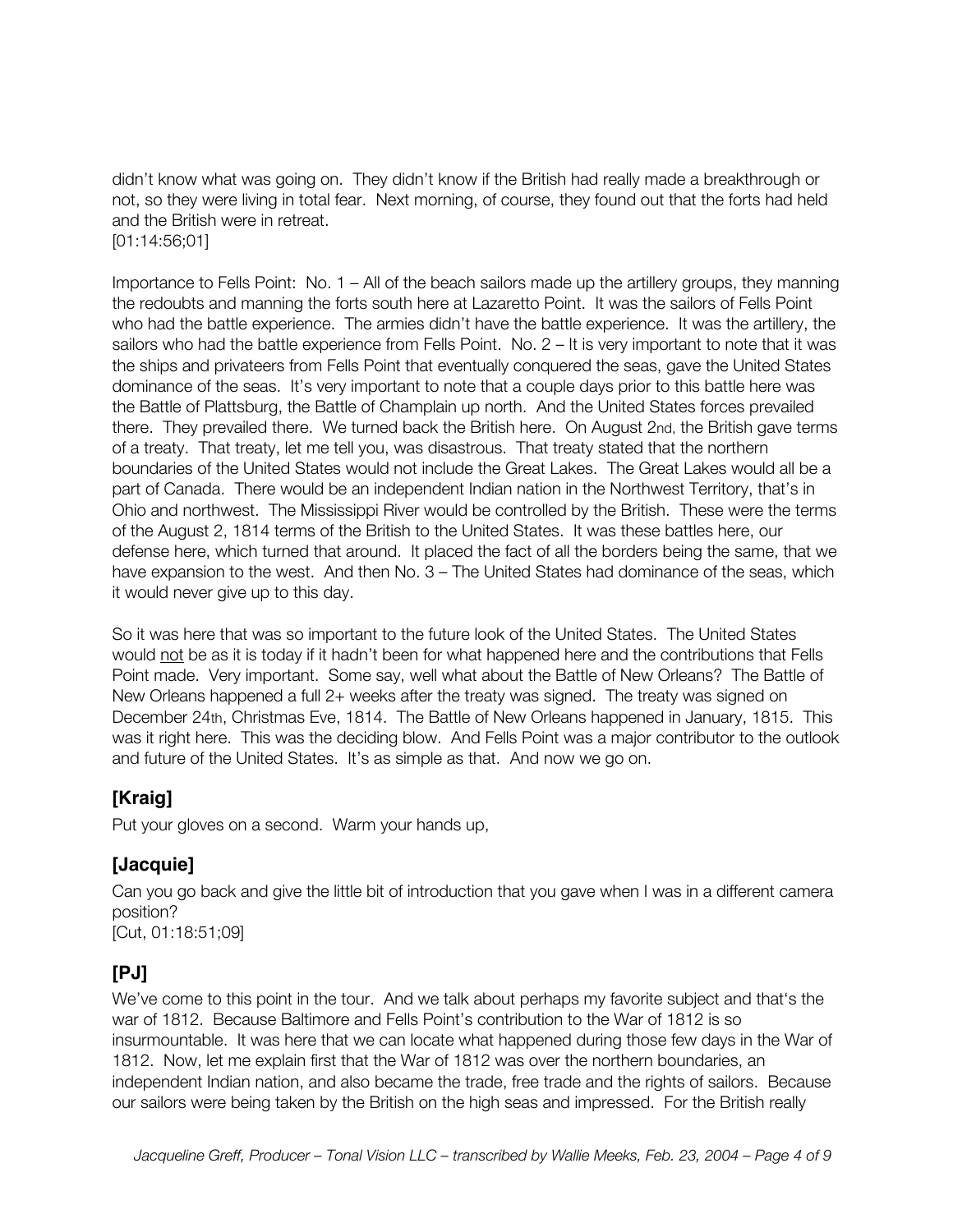thought that anybody in America was still a British citizen. And therefore they were short of sailors because their sailors were leaving whenever they could. And so they impressed the United States sailors on the high seas. So places like Fells Point were very up in arms. Trade, free trade – we could not trade with other countries except through England. This was hampering our efforts … in commerce, especially in Caribbean in Europe. We couldn't, according to the British, trade outright with those countries. Therefore, Congress on June 17 in the year 1812 declared war on Great Britain while Great Britain was involved in the Napoleonic Wars in France.

# **[Kraig]**

What's the difference between impression and Shanghai?

# **[PJ]**

Impression is… Shanghaiing is taking somebody from a land position. Impressment was the fact that they thought they had the right to take them because they were British citizens and therefore they had the right to impress them into the British Navy because they were citizens. Shanghaiing is more of … what would you call it, just taking them, it's a criminal act. Whereas this… they didn't think was a criminal act, because they thought they were British citizens. And they needed…

# **[Kraig]**

One has a piece of paper associated with it and one doesn't. [01:21:55;28]

#### **[Jacquie]**

Yeah, one puts you in jail and …

# **[PJ]**

It's the same with privateering. Privateering is legalized piracy. But it was the privateering that really was the Navy of this country. It was what gave this country dominance on the seas – was privateering. And all the merchants who put up the money … see, the merchants would sponsor a privateer. And they would buy the ship and get the captain and everything. They were sponsoring the privateers. So it was a lot of money in Baltimore. Not so much in Fells Point. They made their money in Fells Point but lived in Baltimore. The merchants….

#### **[Kraig]**

Who was it, I guess Steve Bunker… The difference between Baltimore and Fells Point. Big difference. One is Baltimore and one is Fells Point.

#### **[PJ]**

Yeah, yeah. One was … a working area and still is and the other was a financial center… But they got their finances through Fells Point. It was

#### **[Kraig]**

So if it wasn't for Fells Point, they wouldn't have had their nice homes.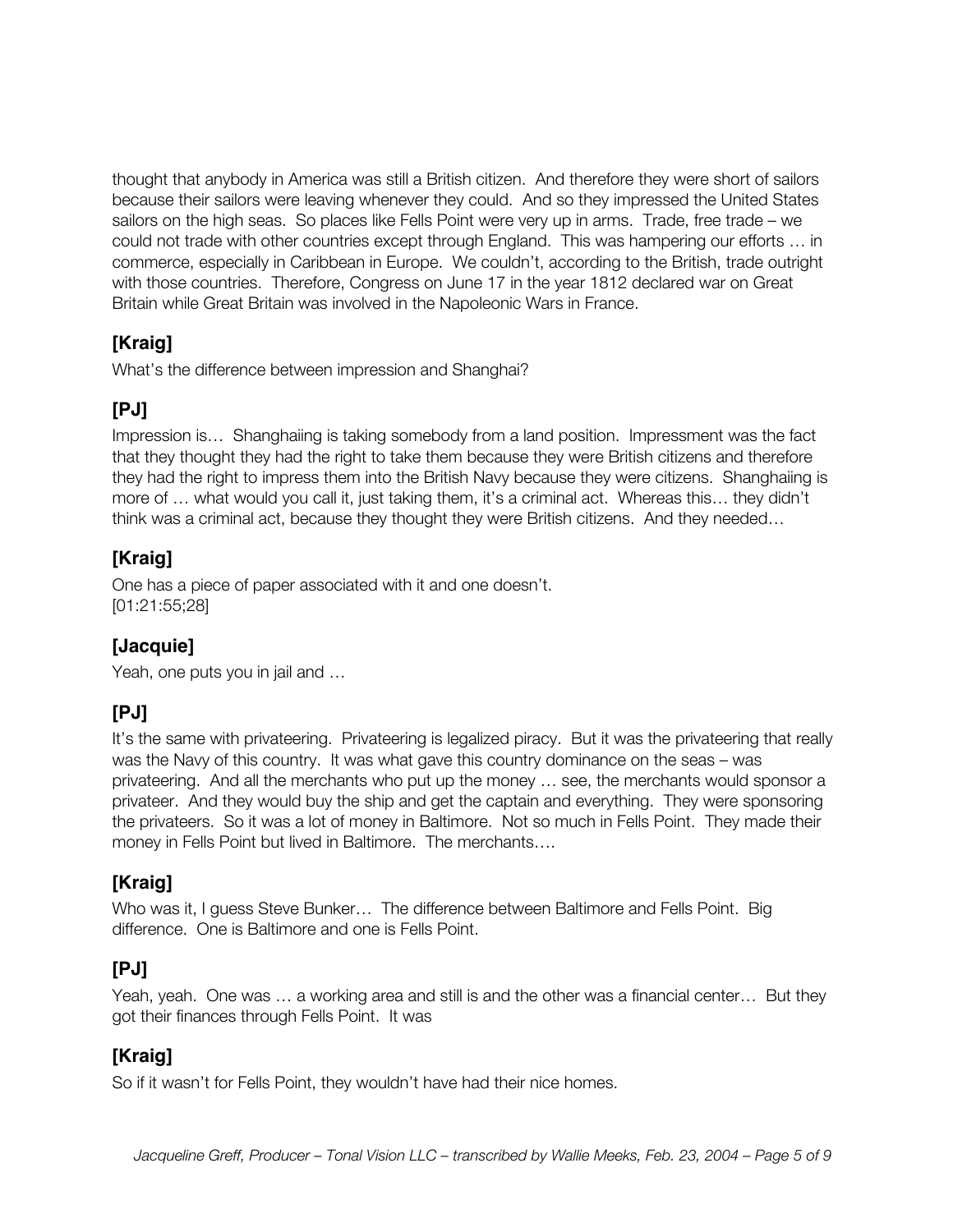#### **[PJ]**

They wouldn't have had the money. [almost inaudible discussion]

#### **[Kim]**

It's interesting the boat that went over to the British Isles and came back was actually named Pride of Baltimore and not the Pride of Fells Point.

#### **[PJ]**

Yeah. See, by that time, up until well… In 1797, that was when Baltimore was incorporated. And it's interesting to note that the State Legislature made it a requirement that Baltimore Town and Jonestown who wanted to incorporate, could not incorporate unless they included Fells Point. Because Fells Point was the center of this commerce, and that's where the money was coming out of. So Fells Point turned them down twice to become a part of Baltimore. In 1797, they agreed and most likely that agreement happened in the London Coffee House over here. But they agreed with these terms – that Fells Point would never be taxed for the deepening of the Inner Harbor. See, the Inner Harbor at that time was marshland and had maybe up to 4, in some places 8 feet of water, but could not house, and could not maintain these ocean-going vessels that were coming into Fells Point. We had 12-14 foot depth natural harbor here, and we could take the oceangoing vessels. They couldn't. So that was the only stipulation. We'd never be taxed.

But its very interesting to note that most of the west side of Fells Point on the back end of the west of Bond Street, the water came up to the back of those houses on Bond Street. All that fill in there was most likely the fill that came from the Inner Harbor. So Fells Point was expanded with the fill of the Inner Harbor.

[01:25:52;13]

But anyway, the Pride of Baltimore, get back to that… By 1814, the people in Fells Point had felt a part of Baltimore. And it was identified as Baltimore. And it was losing its terminology as Fells Point, that single identity. It was losing that identity and merged into the city and that's why the Pride of Baltimore. But in many respects though, throughout the ages Fells Point has become and has been a sort of independent community… very much so. Independent thinking. Even to today. Fells Point could very well secede from the City and be happy. And probably thrive.

#### **[Kraig]**

I thought it already had.

#### **[PJ]**

And probably very happy in doing so.

#### **[Kraig]**

Got any questions Mike?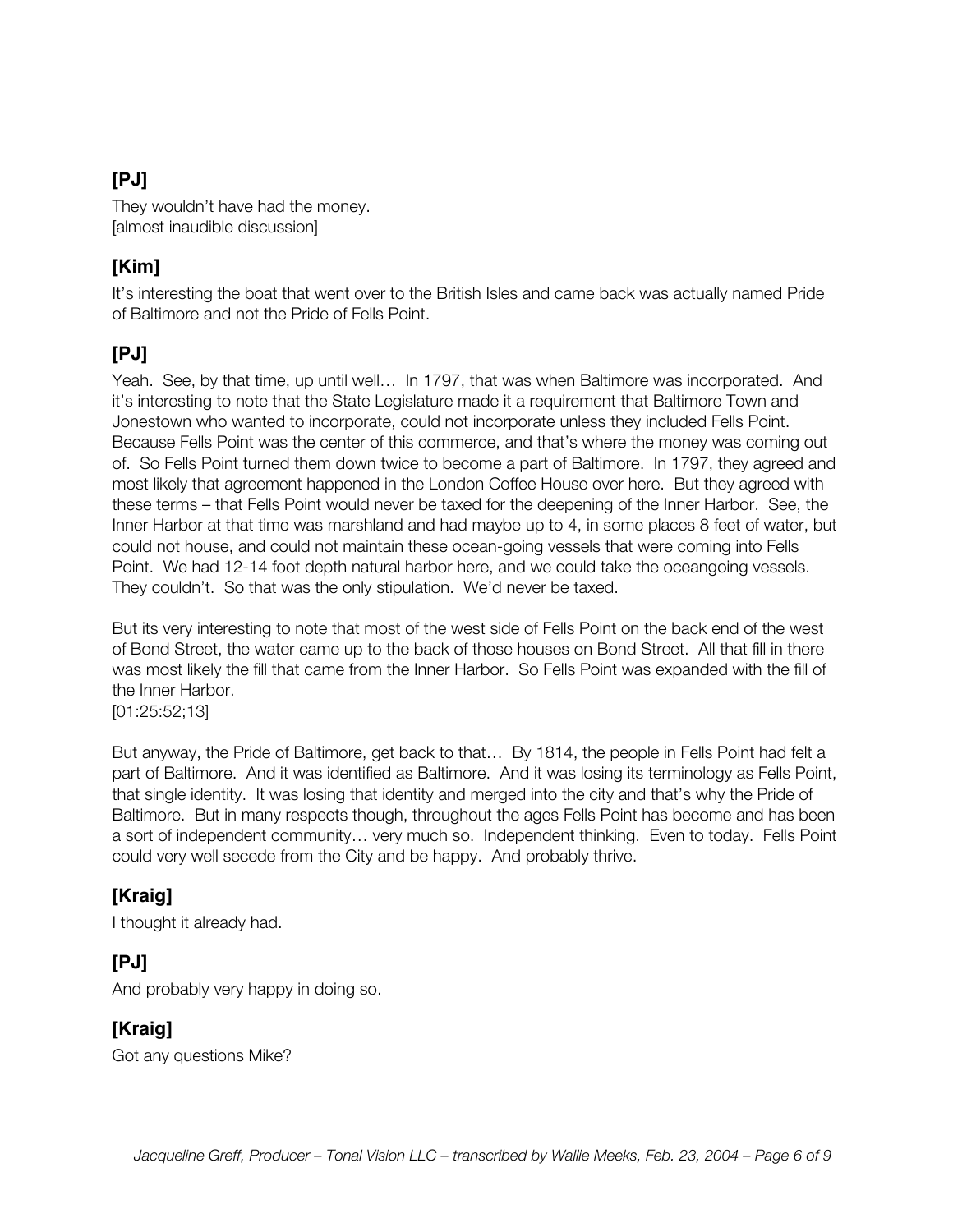#### **[Mike]**

What time were most of the wharves built in their current configuration?

# **[PJ]**

In their current configuration? The wharfs?

Well, it's a gradual process really. Because the more the land became valuable, the more they did fill. And the fill-ins then became the area of wharves … the wharves grew out of. But there were wharves all along Thames Street from revolution little bit before the Revolution times, there were wharves there. You probably go back to 1870, 1860s there were some wharves along Thames Street.

Now on the west side over there, from Bond Street on down there was another series of shipbuilding yards. It must have been about 8 to 10 shipbuilding yards over there, intermingled with wharves. So it was stages. You can't say between the year 18..., 1780 and 84… It was just a gradual building up.

[01:28:36;01]

#### **[Kim]**

How long did shipbuilding continue in Fells Point?

### **[PJ]**

Shipbuilding continued up until 1850. The golden years of Fells Point are considered to be from 1780's up into 1850. And it sort of followed along that shipbuilding trend. But, what happened was wooden ships were becoming obsolete by 1850. They were building the larger metal, steel steamships. And that operation moved across the river. And it was the when the wooden ships became antiquated that Fells Point… But there was a shipyard here up until … in the 1970s over on Fell Street. The Hardeman Shipyards … but that wasn't no big deal, but it carried on.

But it's interesting to note that the shipbuilding area, when that stopped, what picked up was canneries. We were right on the water, so we could get produce and seafood from eastern shore and the counties. And there was a series of canneries along this waterfront here. And it's an interesting story I like to give. And it's a story that makes a lot of sense. We had malaria epidemics here due to the marshland. So, it mustn't have been too many bird eating, birds that eat mosquitoes. But the canneries came and canneries draw a lot of bugs, all kinds of bugs they draw because they're open sheds. And it also a tremendous nesting ground for swallows, barn swallows. So, barn swallows came here by the droves. And up until very recently when they started to redo Fells Point, tear down a lot of the old buildings, etc., we had a very large population of barn swallows. And in my 30 years here, I don't remember getting bitten by a mosquito more than once or twice. But, recently the mosquito population has picked up because the barn swallows no longer have a natural nesting place and the barn swallows are diminishing. Yeah. And that all came about through the whole cannery process.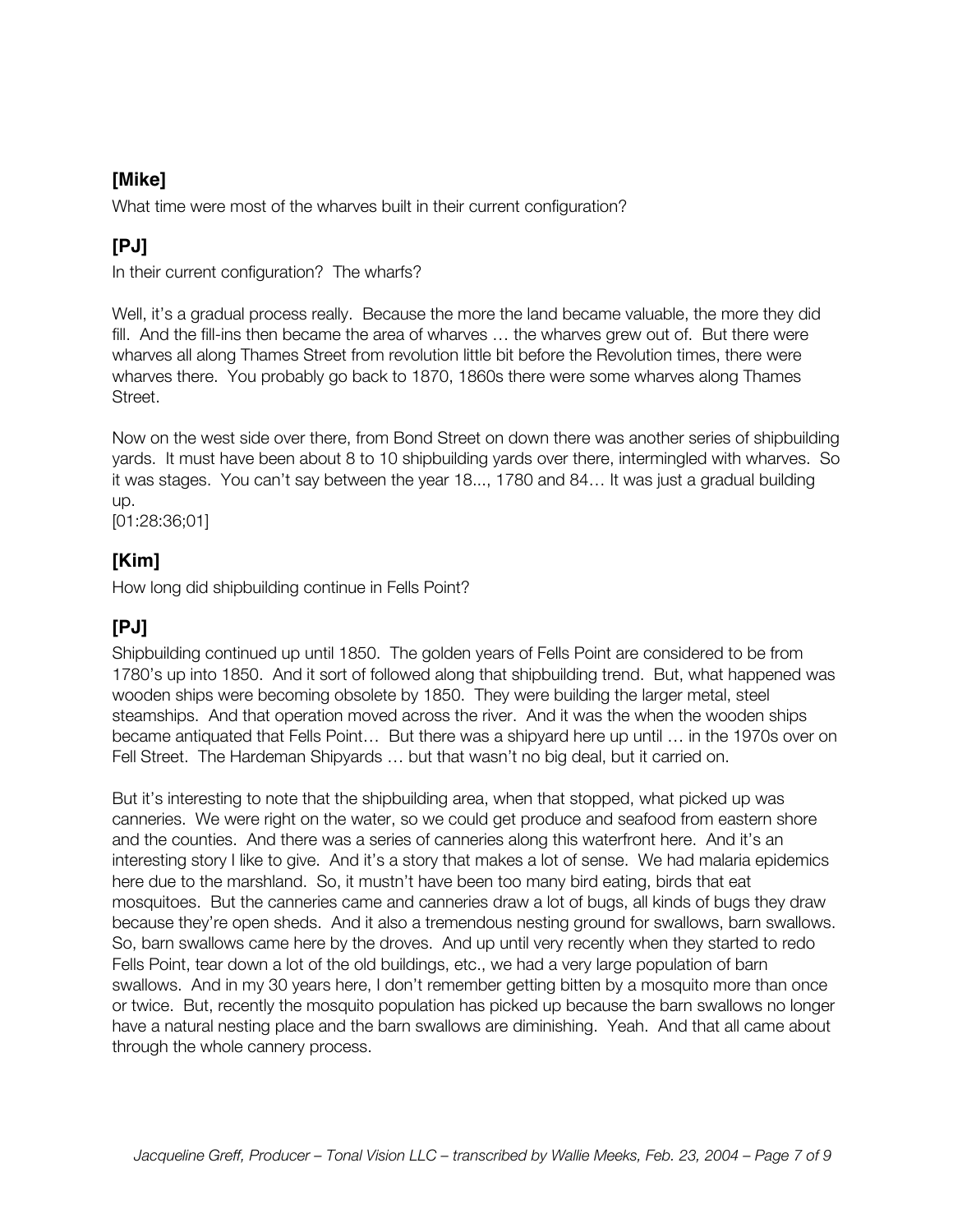# **[Kraig]**

No mosquitoes but you had the whole shit pecked out of your legs by the barn swallows… [Laughter & sound effects]

# **[PJ]**

It's interesting that the malaria epidemics in the early years, they thought that the disease was coming out of the basements. Most of these buildings had basements. And so they thought it was coming out of the basement, so they filled their basements in. And now people are … have taken the dirt and rubble out of the basements and utilizing the basements again.

#### **[Jacquie]**

Until Isabel

# **[PJ]**

Now, things like hurricanes come through and fill them up again. [01:32:39;24]

#### **[Jacquie]**

PJ, would you come over and let me point the camera and tell me what I'm looking at? Come back here, you're not on camera I want to keep you on audio. I want you to tell me what parts you were point. See, I was focusing on you the whole time. So…

#### **[PJ]**

Lazaretto Point. The square building, the silos there. Keep going over this way. I want to see where I'm at. Keep going…

They're the silos. Now the silos that you see the large square building there that is Lazaretto Point… If you go over this way would be Fort McHenry. Almost where that crane would be would be, up in there, would be Fort McHenry.

Keep going… Between that brick tower and that brick building. You see the Pagoda there?

#### **[Jacquie]**

Look in view finder.

# **[PJ]**

Pagoda is right in there behind the pole. That's the Pagoda. That's where the major redoubt was where Commodore Rogers commanded the artillery units.

#### **[Jacquie]**

Okay. What else did you want to talk about here?